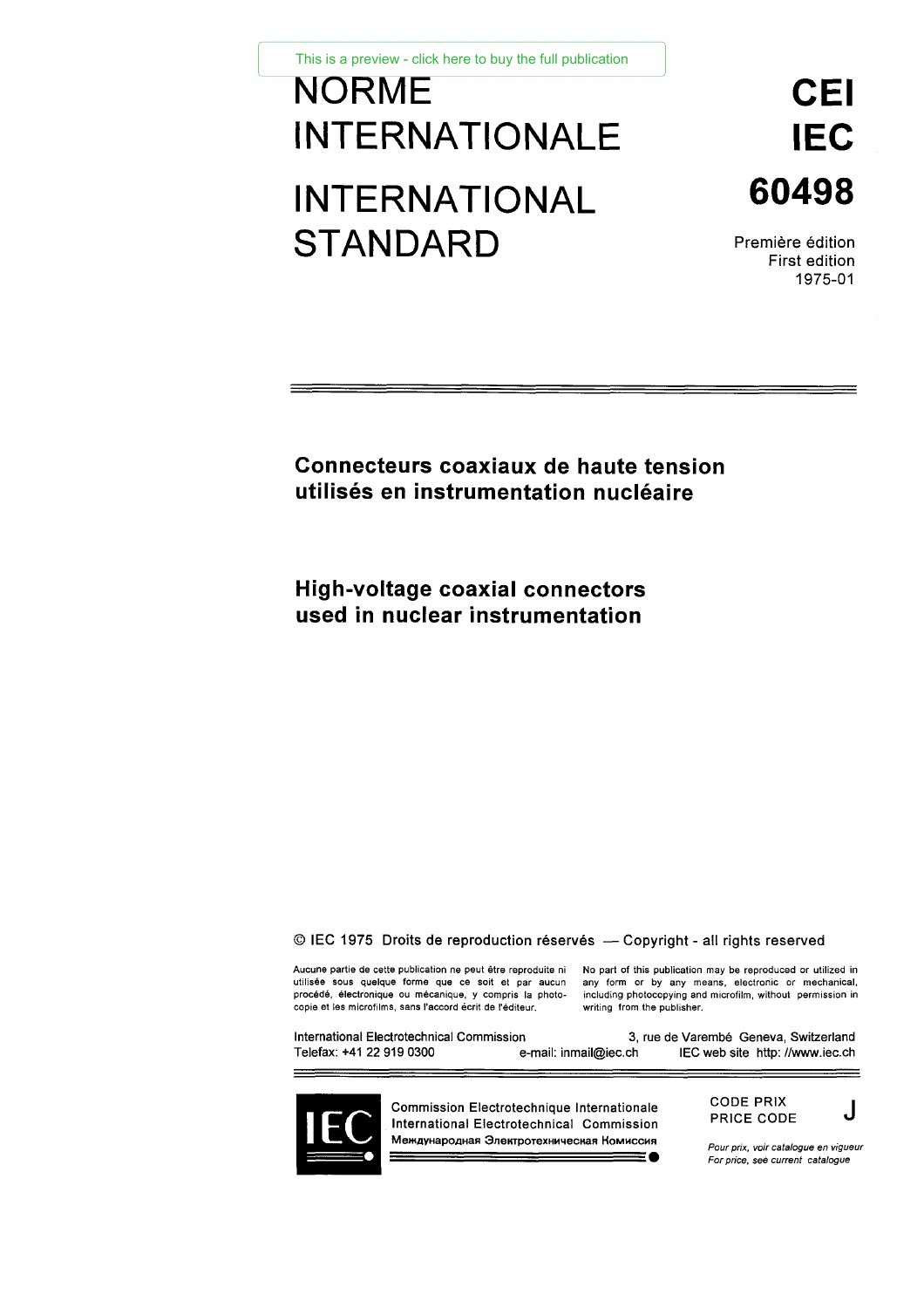Ń

# SOMMAIRE

2

 $\bar{z}$ 

|    |          | Pages          |
|----|----------|----------------|
|    |          | $\overline{4}$ |
|    |          | 4              |
|    | Articles |                |
| 1. |          | 6              |
| 2. |          | 6              |
| 3. |          | 6              |
|    | 3.1      | 6              |
|    | 3.2      | 6              |
|    | 3.3      | 8              |
|    | 34       | 8              |
|    | 3.5      | 8              |
|    | 3.6      | 8              |
|    | 3.7      | 8              |
|    | 3.8      | 8              |
|    | 3.9      | 8              |
|    |          | 11             |
|    |          | 12             |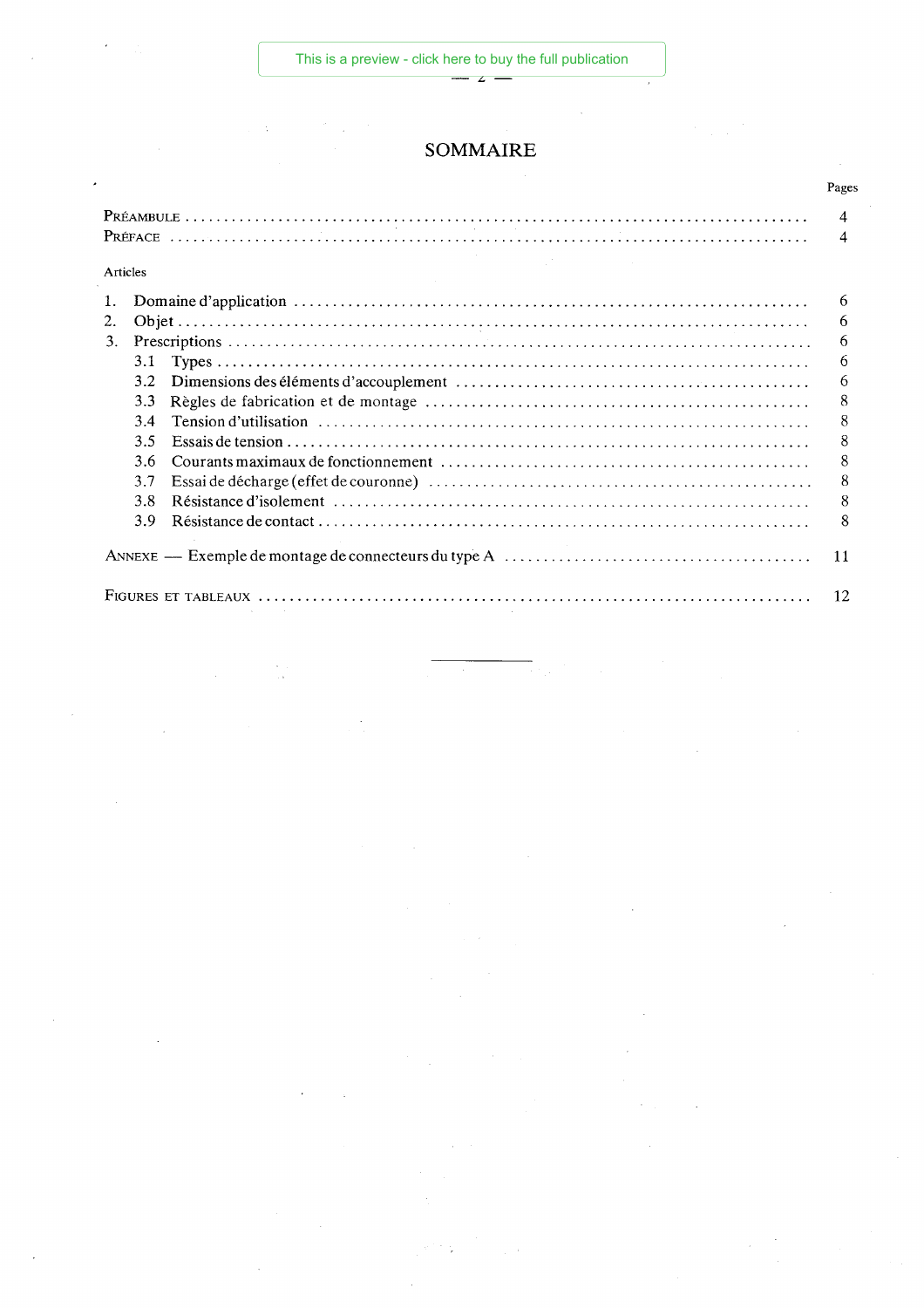[This is a preview - click here to buy the full publication](https://webstore.iec.ch/publication/2267&preview=1)

# **CONTENTS**

 $\bar{z}$ 

|        |  | Page |  |
|--------|--|------|--|
|        |  |      |  |
|        |  |      |  |
| Clause |  |      |  |
|        |  |      |  |
| 2.     |  | 7    |  |
| 3.     |  |      |  |
| 3.1    |  |      |  |
| 3.2    |  |      |  |
| 3.3    |  | 9    |  |
| 3.4    |  | 9    |  |
| 3.5    |  | 9    |  |
| 3.6    |  | 9    |  |
| 3.7    |  | 9    |  |
| 3.8    |  | 9    |  |
| 3.9    |  | 9    |  |
|        |  |      |  |
|        |  |      |  |

 $\mathcal{L}$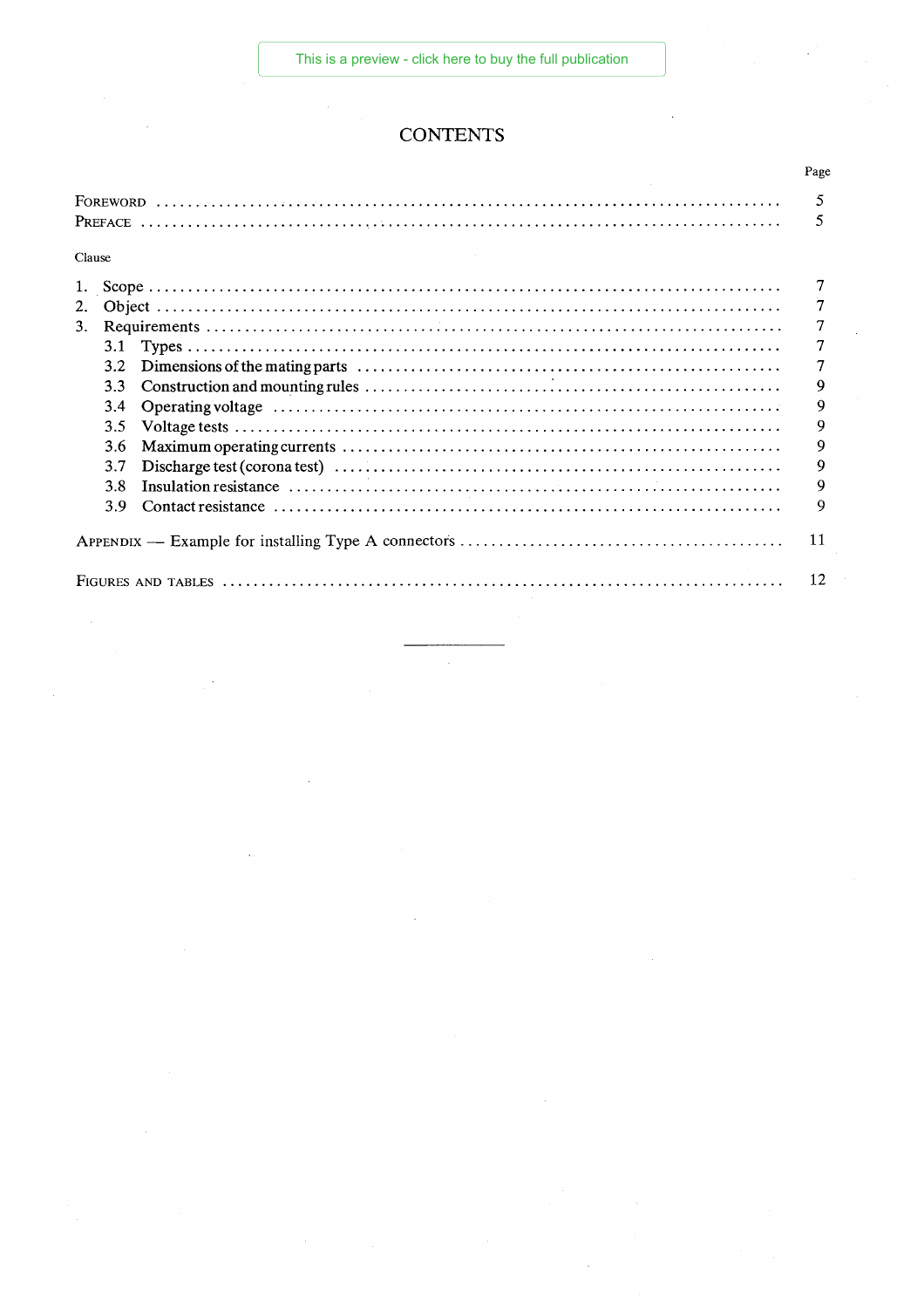### COMMISSION ÉLECTROTECHNIQUE INTERNATIONALE

# **CONNECTEURS COAXIAUX DE HAUTE TENSION UTILISÉS EN INSTRUMENTATION NUCLÉAIRE**

### PRÉAMBULE

- 1) Les décisions ou accords officiels de la CEI en ce qui concerne les questions techniques, préparés par des Comités d'Etudes où sont représentés tous les Comités nationaux s'intéressant à ces questions, expriment dans la plus grande mesure possible un accord international sur les sujets examinés.
- 2) Ces décisions constituent des recommandations internationales et sont agréées comme telles par les Comités nationaux.
- 3) Dans le but d'encourager l'unification internationale, la CEI exprime le vœu que tous les Comités nationaux adoptent dans leurs règles nationales le texte de la recommandation de la CEI, dans la mesure où les conditions nationales le permettent. Toute divergence entre la recommandation de la C E I et la règle nationale correspondante doit, dans la mesure du possible, être indiquée en termes clairs dans cette dernière.

### PRÉFACE

La présente publication a été établie par le Comité d'Etudes N° 45 de la CEI: Instrumentation nucléaire.

Le premier projet fut discuté lors de la réunion de Vienne en 1968, puis révisé lors des réunions suivantes. A la suite de la réunion de Londres en 1972, un projet définitif, document 45(Bureau Central)80, fut soumis à l'approbation des Comités nationaux suivant la Règle des Six Mois en novembre 1973.

Les pays suivants se sont prononcés explicitement en faveur de la publication:

| Afrique du Sud (République d') | Japon                   |
|--------------------------------|-------------------------|
| Australie                      | Pays-Bas                |
| Belgique                       | Pologne                 |
| Danemark                       | Royaume-Uni             |
| Etats-Unis d'Amérique          | Suède                   |
| Finlande                       | Suisse                  |
| France                         | Turquie                 |
| Israël                         | Union des Républiques   |
| Italie                         | Socialistes Soviétiques |
|                                |                         |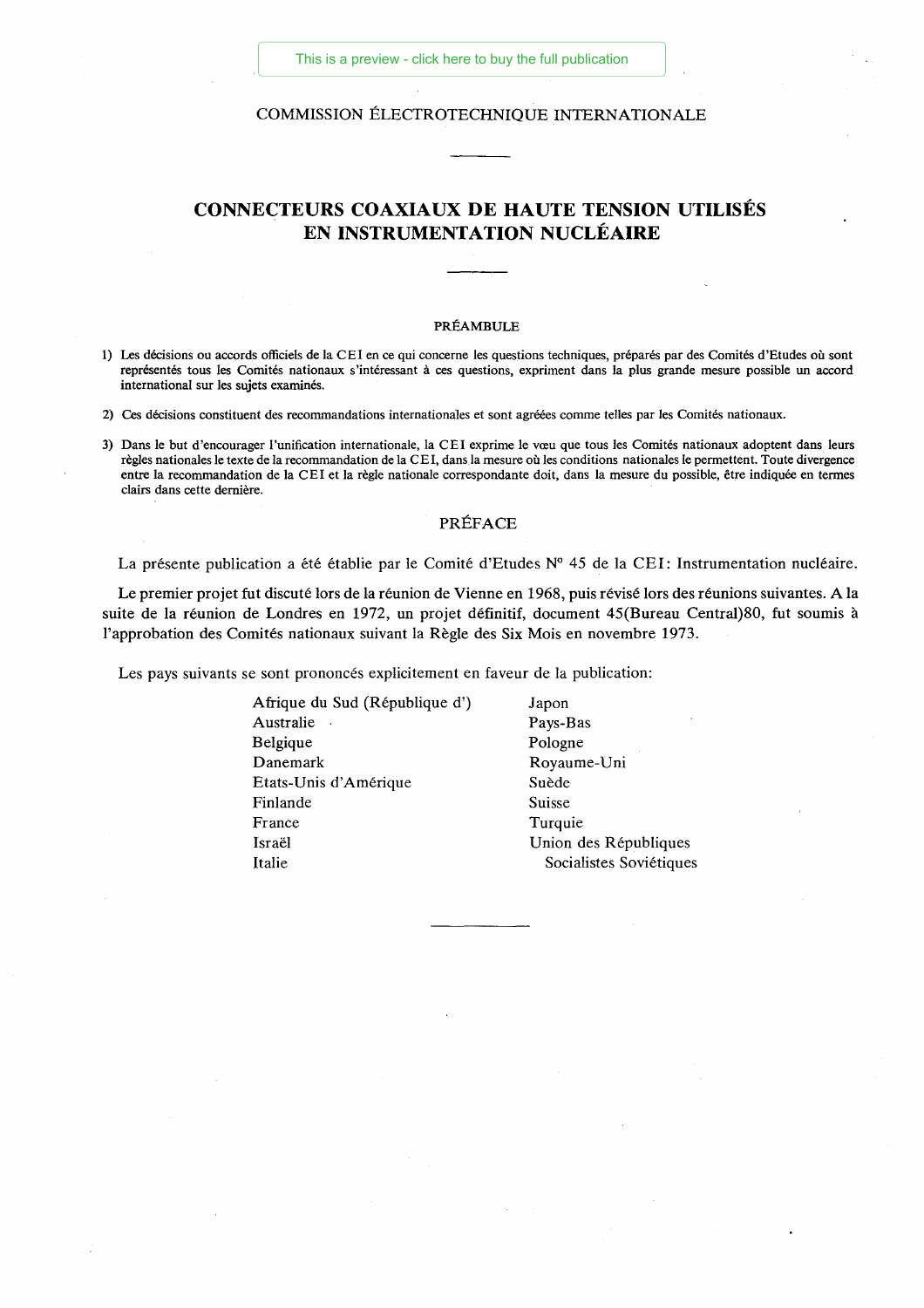# INTERNATIONAL ELECTROTECHNICAL COMMISSION

# **HIGH**-**VOLTAGE COAXIAL CONNECTORS USED IN NUCLEAR INSTRUMENTATION**

### FOREWORD

- 1) The formal decisions or agreements of the IEC on technical matters, prepared by Technical Committees on which all the National Committees having a special interest therein are represented, express, as nearly as possible, an international consensus of opinion on the subjects dealt with.
- 2) They have the form of recommendations for international use and they are accepted by the National Committees in that sense.
- 3) In order to promote international unification, the IEC expresses the wish that all National Committees should adopt the text of the IEC recommendation for their national rules in so far as national conditions will permit. Any divergence between the IEC recommendation and the corresponding national rules should, as far as possible, be clearly indicated in the latter.

### PREFACE

This publication has been prepared by IEC Technical Committee No. 45, Nuclear Instrumentation.

The draft was first considered at the meeting held in Vienna in 1968 and was revised during following meetings. As a result of the meeting held in London in 1972, a final draft, document 45(Central Office)80, was submitted to the National Committees for approval under the Six Months' Rule in November 1973.

The following countries voted explicitly in favour of publication:

| Australia   | Poland                     |
|-------------|----------------------------|
| Belgium     | South Africa (Republic of) |
| Denmark     | Sweden                     |
| Finland     | Switzerland                |
| France      | Turkey                     |
| Israel      | United Kingdom             |
| Italy       | Union of Soviet            |
| Japan       | Socialist Republics        |
| Netherlands | United States of America   |
|             |                            |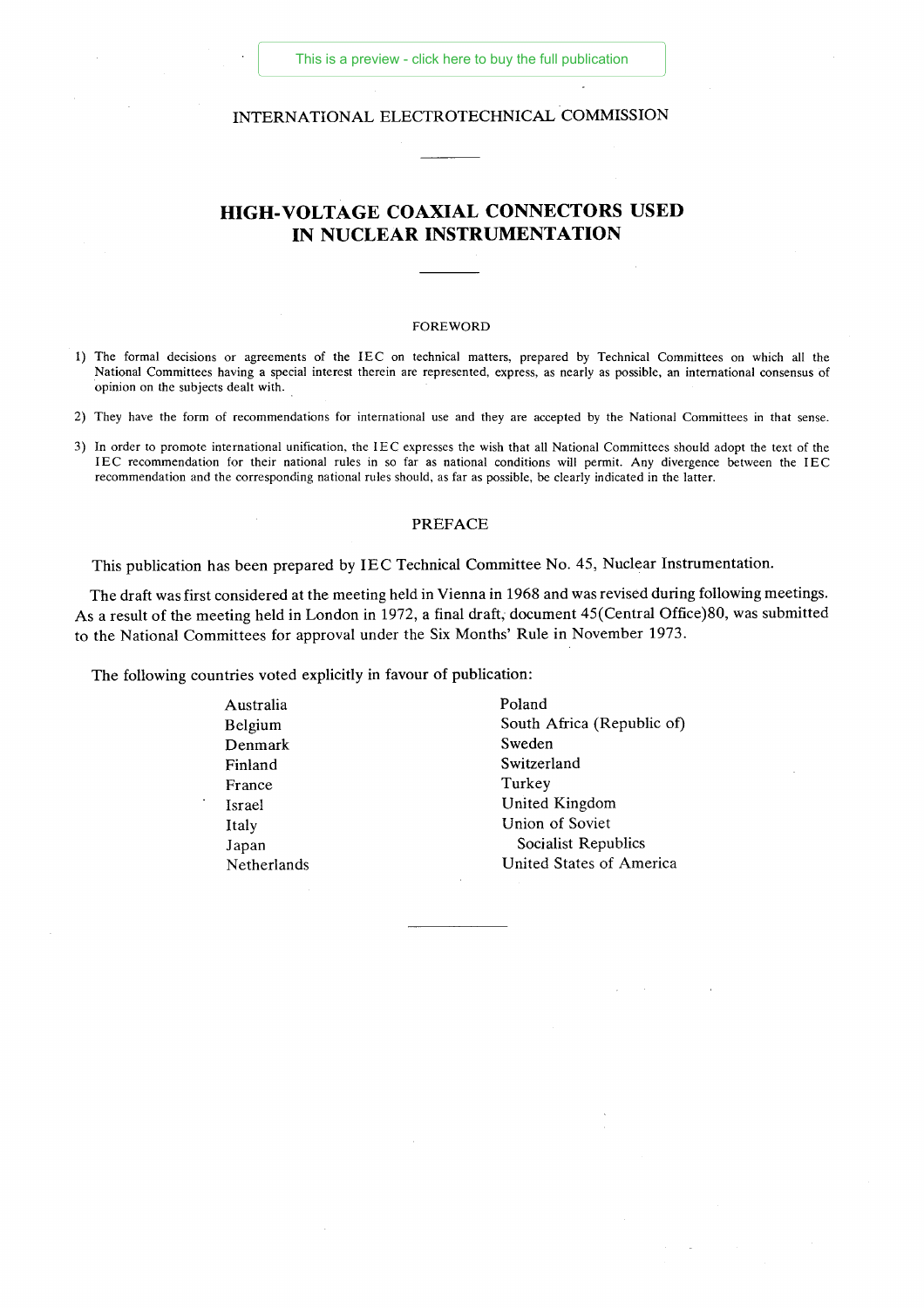# **CONNECTEURS COAXIAUX DE HAUTE TENSION UTILISÉS EN INSTRUMENTATION NUCLÉAIRE**

 $\bar{z}$ 

# 1. **Domaine d'application**

La présente spécification s'applique aux connecteurs coaxiaux associés aux appareils électriques de mesure utilisés en instrumentation nucléaire.